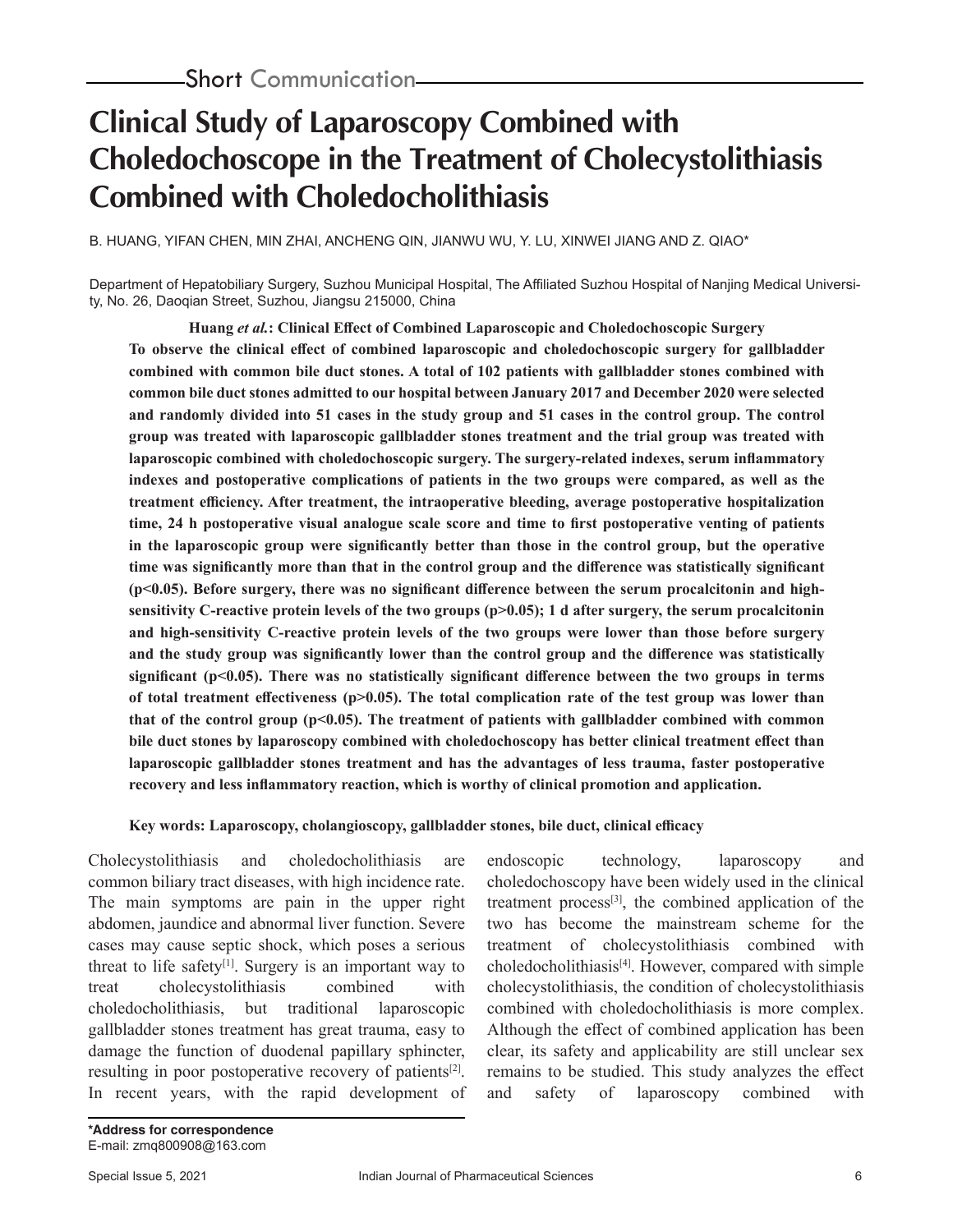choledochoscope in the treatment of cholecystolithiasis combined with choledocholithiasis. A total of 102 patients with cholecystolithiasis and choledocholithiasis admitted to our hospital from January 2017 to December 2020 were selected. Inclusive criteria: All patients were diagnosed by computed tomography (CT), magnetic resonance imaging (MRI), cholangiopancreatography and B-ultrasound; Patients had typical symptoms such as abdominal pain, chills, high fever and jaundice; all patients signed informed consent. Exclusion criteria: Patients with coagulation dysfunction; Patients with heart, liver, kidney dysfunction; Patients with acute pancreatitis, acute cholangitis; Patients with intrahepatic and extrahepatic bile duct stenosis. This study was approved by the medical ethics committee of our college. All patients were randomly divided into control group  $(n=51)$  and study group  $(n=51)$ . There were 30 males and 21 females in the control group, with an average age of  $(49.40 \pm 5.25)$  y (range, 31-67 y). There were 31 males and 20 females in the observation group, with an average age of  $(50.86\pm5.30)$  y (range, 32-69 y). There was no significant difference in general information between the two groups  $(p>0.05)$ . The control group received laparoscopic gallbladder stones treatment: after general anesthesia, trocar puncture was performed on the right subcostal abdominal wall and a non-invasive gallbladder gripper was inserted. The base of the gallbladder was lifted with a straight needle suture of No. 1 silk thread to fully expose the gallbladder. An aspirator was placed at the lower edge of the incision. According to the size of the calculi, the gallbladder base was cut open with an electric hook and then the calculi were removed with a bile duct. After the calculi were removed, the gallbladder was introduced into a sputum suction tube and the gallbladder was repeatedly flushed. During the operation, B-ultrasound was used to check whether all the stones were removed. Finally, the gallbladder incision was sewn with continuous hemlock with the whole layer of absorbable thread, and the gallbladder was brought back into the abdomen and the traction thread that raised the gallbladder was cutoff. After the examination of biliary fistula and active bleeding, the abdominal cavity was closed and the operation ended. The study group received laparoscopy combined with choledochoscopy surgery: the anesthesia method was the same as that of the control group in pneumoperitoneum, laparoscopy and operating instruments were placed in the operating hole. The triangle of gallbladder was identified by laparoscopy. The cystic duct was dissected from the neck of gallbladder. The common bile duct and common hepatic duct were fully exposed. The distal cystic duct was clamped and the anterior wall of cystic duct was cut. The right angle forceps were inserted into the cystic duct to expand the incision. The urinary catheter and choledochoscope were inserted and the stones with diameter less than 10 mm were removed with stone basket; the stones with diameter more than 10 mm were removed after lithotripsy. Normal saline was used to flush the biliary tract. After choledochoscopy, the anterior wall of gallbladder was sutured, the cystic duct was cut off, the gallbladder was removed and the drainage tube was placed. The operation related indexes of the two groups were compared, including operation time, postoperative hospital stay, postoperative first exhaust time and postoperative 24 h pain score. The degree of pain was scored by visual analogue scale (VAS). The higher the score, the stronger the pain; the serum inflammatory indexes including interleukin-6 (procalcitonin) and high-sensitivity C-reactive protein (hs-CRP) were compared between the two groups before and after operation. Procalcitonin was detected by radioimmunoassay and hs-CRP by immunoturbidimetry; Complications: including reflux esophagitis, incision infection, bile leakage; Clinical efficacy criteria: imaging examination results showed no residual stones, clinical symptoms disappeared, jaundice subsided as markedly effective; imaging examination results showed a small amount of residual stones, clinical symptoms improved as effective; did not meet the above criteria for invalid<sup>[4]</sup>. The total effective rate of treatment=significant efficiency+effective rate. All data of this study were analyzed by statistical package for the social sciences (SPSS) 20.0 software. The count data was expressed by percentage, using chi square test; the measurement data was expressed by  $x \pm s$ , using t test;  $p \le 0.05$  was considered to be statistically significant. The intraoperative blood loss, postoperative average hospital stay, postoperative 24 h VAS score and postoperative first exhaust time of the study group were significantly better than those of the control group, but the operation time was significantly longer than that of the control group ( $p<0.05$ ), as shown in Table 1. Before operation, there was no significant difference in serum procalcitonin and hs-CRP levels between the two groups  $(p>0.05)$ ; 1 d after operation, the serum procalcitonin and hs-CRP levels of the two groups were lower than before operation and the study group was significantly lower than the control group ( $p<0.05$ ), as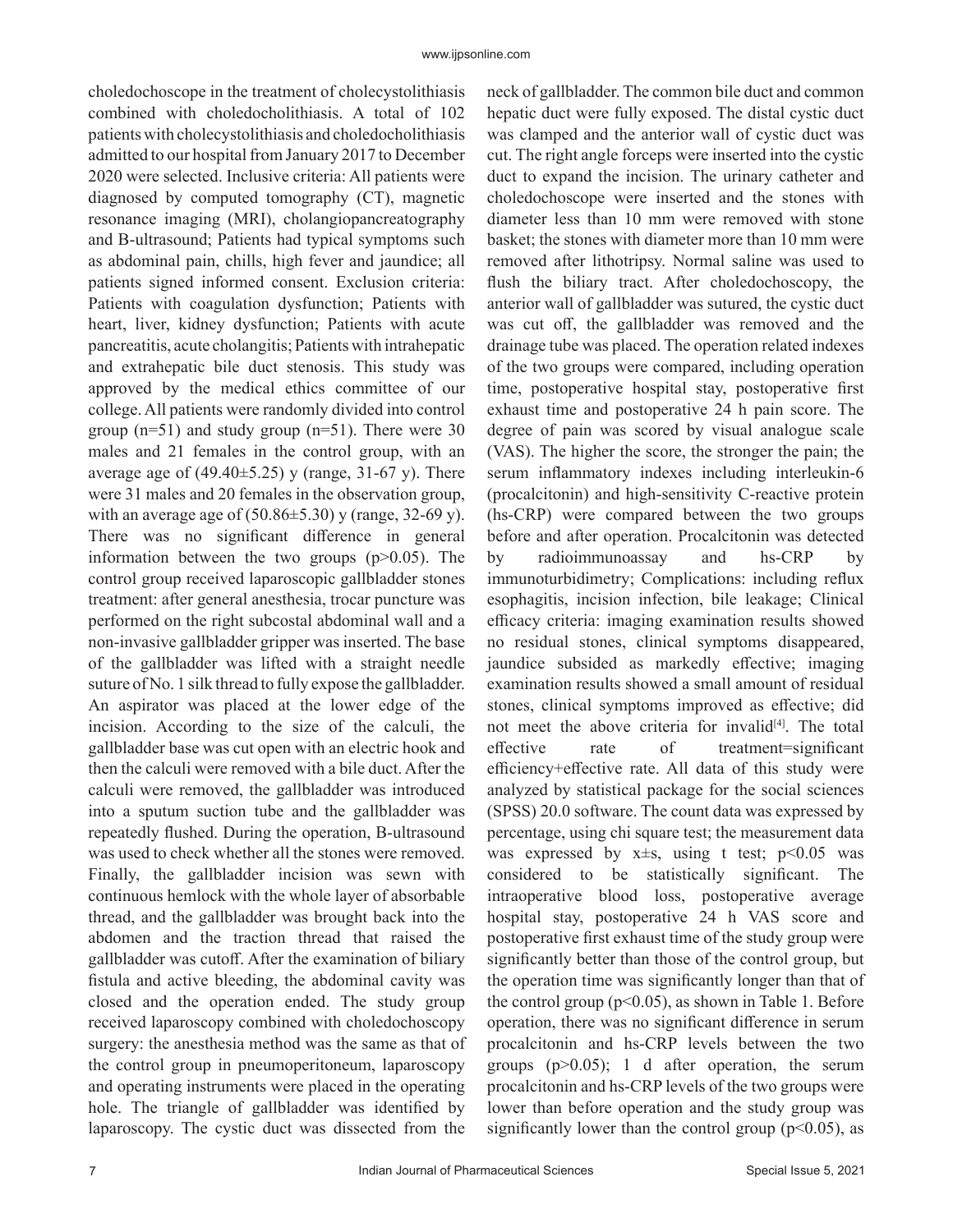shown in Table 2. The total incidence of complications in the study group was lower than that in the control group, and the difference was statistically significant  $(p<0.05)$ , as shown in Table 3. There was no significant difference in the total effective rate between the two groups  $(p>0.05)$ , as shown in Table 4. In recent years, due to the obvious changes of diet structure in our country, the incidence rate of gallstone and choledocholithiasis has also increased. If not treated effectively, it will pose a serious threat to the health of the patients<sup>[5]</sup>. The main method of clinical treatment of gallstone and choledocholithiasis is to take stones by operation. The open operation requires "t" tube drainage, which is not conducive to the early postoperative bed walking, increased risk of intestinal adhesion and patients are afraid to cough hard and the risk of pulmonary infection increases<sup>[6]</sup>. Elderly patients often complicated with a variety of underlying diseases, surgical tolerance decreased, surgical risk increased. Choledochoscopy and laparoscopy technology is gradually mature, clinical treatment of this disease more choose multi mirror combination, laparoscopy combined with choledochoscopy exploration and lithotomy has been widely used $[7-9]$ . This study results showed that the amount of blood loss, average postoperative hospital stay, postoperative 24 h VAS score, postoperative first exhaust time of the study group were significantly better than those of the control group, while the operation time was significantly longer than that of the control group, indicating that the short term effect of laparoscopy combined with choledochoscope in the treatment of gallbladder complicated with choledocholithiasis is better than that of laparotomy. But the operation time is longer, which may be related to the complexity of laparoscopy combined with choledochoscope and the learning curve of surgeons<sup>[10]</sup>. There was no significant difference in serum procalcitonin and hs-CRP levels between the two groups before operation; on the 1st d after operation,

the serum procalcitonin and hs-CRP levels of the two groups were lower than before operation and the study group was significantly lower than the control group, suggesting that the inflammatory response caused by laparoscopy combined with choledochoscope was smaller, which was related to the less stimulation of abdominal cavity and the lower stress response caused by minimally invasive surgery. These data suggest that laparoscopic combined with choledochoscopy does not increase the risk of infection in patients with cholecystolithiasis and choledocholithiasis<sup>[11,12]</sup>. Our results showed that there was no significant difference in the total effective rate between the two groups and the total incidence of complications in the study group was lower than that in the control group, suggesting that laparoscopy combined with choledochoscopy in the treatment of cholecystolithiasis combined with choledocholithiasis can achieve the same stone removal effect as laparoscopic gallbladder stones treatment, with high safety and in line with clinical needs. Laparoscopy combined with choledochoscopy can make full use of the physiological channels of patients and the operation is not destructive to the biliary tract, which can retain the normal physiological function of biliary tract<sup>[13]</sup>. In addition, the operation is accurate, less blood loss, less impact on the abdominal cavity, postoperative intestinal peristalsis function can be recovered in a short time, patients can get out of bed as soon as possible<sup>[14]</sup>. However, for patients with gallbladder obstruction, stones are too large; it is not suitable to use laparoscopy for treatment. Secondly, long-term biliary operation is easy to cause nipple edema and spasm, and the probability of bile leakage is high $[15,16]$ . In conclusion, laparoscopy combined with choledochoscopy in the treatment of cholecystolithiasis combined with choledocholithiasis has significant effect, high safety, and can effectively reduce postoperative pain and inflammatory reaction.

| Group         | <b>Intraoperative</b><br>blood loss (ml) | <b>Operation time</b><br>(min) | <b>Postoperative</b><br>hospital stay (d) | The first exhaust<br>time after<br>operation (h) | VAS score 24 h<br>after operation |
|---------------|------------------------------------------|--------------------------------|-------------------------------------------|--------------------------------------------------|-----------------------------------|
| Control group | $102.6 \pm 11.2$                         | $85.3{\pm}6.7$                 | $7.7 \pm 2.7$                             | $32.4 \pm 3.7$                                   | $3.1 \pm 0.8$                     |
| Study group   | $54.8 + 9.6*$                            | $113.1 \pm 12.4*$              | $7.4 + 1.1*$                              | $20.9 + 2.3*$                                    | $1.7+0.5*$                        |

### **TABLE 1: COMPARISON OF OPERATION INDEXES BETWEEN THE TWO GROUPS**

Note: compared with the control group, \*p<0.05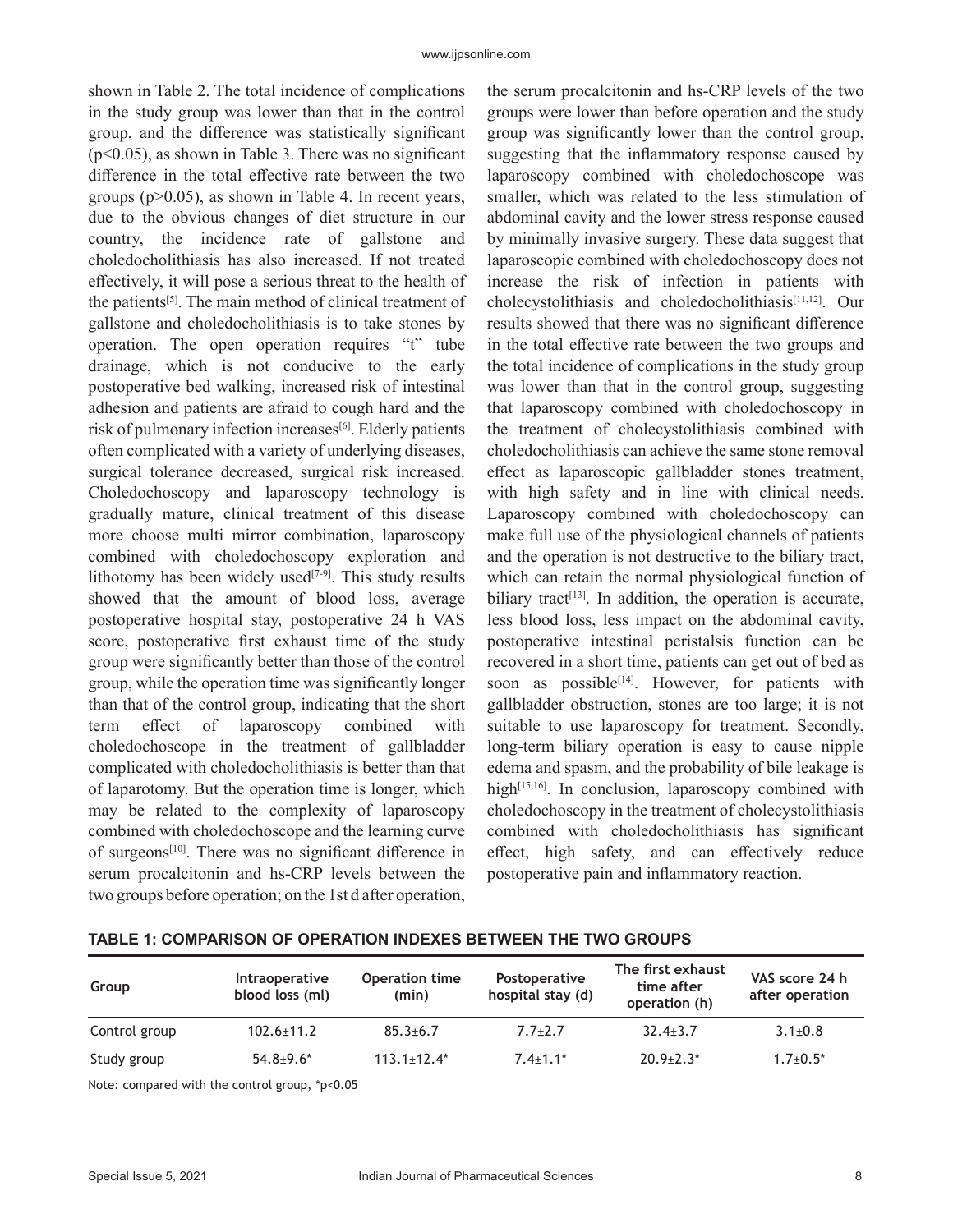# **TABLE 2: COMPARISON OF SERUM INFLAMMATORY FACTORS BETWEEN TWO GROUPS BEFORE AND AFTER OPERATION**

|               |    | Procalcitonin (ng/l) |                      | $hs-CRP$ (mg/l)                                                           |                              |
|---------------|----|----------------------|----------------------|---------------------------------------------------------------------------|------------------------------|
| Group         | n  |                      |                      | Before operation 1 d after operation Before operation 1 d after operation |                              |
| Control group | 51 | $60.5 \pm 28.4$      | $47.2 \pm 13.6^{\#}$ | $28.2 \pm 3.1$                                                            | $21.9 \pm 3.3$               |
| Study group   | 51 | $61.7+29.8$          | $30.6 \pm 10.3$ **   | $28.5 \pm 3.2$                                                            | $14.8 \pm 3.5$ <sup>*#</sup> |

Note: compared with before treatment, # p<0.05; compared with the control group, \*p<0.05

### **TABLE 3: COMPARISON OF COMPLICATIONS BETWEEN THE TWO GROUPS**

| Group         | Reflux esophagitis | Incision infection | Bile leakage | Total incidence |  |
|---------------|--------------------|--------------------|--------------|-----------------|--|
| Study group   | 1(1.96)            | 0(0.00)            | 2(3.92)      | 5.88            |  |
| Control group | 4(7.68)            | 2(3.92)            | 4 (7.68)     | 19.6            |  |
| $\chi^2$ /p   | 10.83 / < 0.001    |                    |              |                 |  |

# **TABLE 4: COMPARISON OF CLINICAL EFFICACY BETWEEN THE TWO GROUPS**

| Group         | Markedly effective | <b>Effective</b> | <b>Ineffective</b> | Total effective rate |  |
|---------------|--------------------|------------------|--------------------|----------------------|--|
| Study group   | 48 (94.12)         | 2(3.92)          | 1(1.96)            | 98.04                |  |
| Control group | 45 (88.40)         | 4 (7.68)         | 2(3.92)            | 96.08                |  |
| $\chi^2$ /p   | $0.76$ />0.05      |                  |                    |                      |  |

#### **Author's contributions:**

This work was supported by the Suzhou Municipal Hospital, The Affiliated Suzhou Hospital of Nanjing Medical University.

#### **Conflict of interests:**

The authors report no conflicts of interest.

# **REFERENCES**

- 1. Williams EJ, Green J, Beckingham I, Parks R, Martin D, Lombard M. Guidelines on the management of common bile duct stones (CBDS). Gut 2008;57(7):1004-21.
- 2. Frossard JL, Morel PM. Detection and management of bile duct stones. Gastrointest Endosc 2010;72(4):808-16.
- 3. Baillie J, Testoni PA. Same-day laparoscopic cholecystectomy and ERCP for choledocholithiasis. Gastrointest Endosc 2016;84(4):646-8.
- 4. Tinoco R, Tinoco A, El-Kadre L, Peres L, Sueth D. Laparoscopic common bile duct exploration. Ann Surg 2008;247(4):674-9.
- 5. Wandling MW, Hungness ES, Pavey ES, Stulberg JJ, Schwab B, Yang AD, *et al.* Nationwide assessment of trends in choledocholithiasis management in the United States from 1998 to 2013. JAMA Surg 2016;151(12):1125-30.
- 6. Mattila A, Luhtala J, Mrena J, Kautiainen H, Kellokumpu I. An audit of short-and long-term outcomes after laparoscopic removal of common bile duct stones in Finland. Surg Endosc 2014;28(12):3451-7.
- 7. Zhang WJ, Xu GF, Wu GZ, Li JM, Dong ZT, Mo XD. Laparoscopic exploration of common bile duct with primary closure versus T-tube drainage: a randomized clinical trial. J Surg Res 2009;157(1):e1-5.
- 8. Wu X, Yang Y, Dong P, Gu J, Lu J, Li M, *et al.* Primary closure versus T-tube drainage in laparoscopic common bile duct exploration: a meta-analysis of randomized clinical trials. Langenbecks Arch Surg 2012;397(6):909-16.
- 9. Zhu QD, Tao CL, Zhou MT, Zheng PY, Shi HQ, Zhang QY. Primary closure versus T-tube drainage after common bile duct exploration for choledocholithiasis. Langenbecks Arch Surg 2011;396(1):53-62.
- 10. Khaled YS, Malde DJ, de Souza C, Kalia A, Ammori BJ. Laparoscopic bile duct exploration via choledochotomy followed by primary duct closure is feasible and safe for the treatment of choledocholithiasis. Surg Endosc 2013;27(11):4164-70.
- 11. Hua J, Lin S, Qian D, He Z, Zhang T, Song Z. Primary closure and rate of bile leak following laparoscopic common bile duct exploration via choledochotomy. Dig Surg 2015;32(1):1-8.
- 12. Koch M, Garden OJ, Padbury R, Rahbari NN, Adam R, Capussotti L, *et al.* Bile leakage after hepatobiliary and pancreatic surgery: a definition and grading of severity by the International Study Group of Liver Surgery. Surgery 2011;149(5):680-8.
- 13. Chan DS, Jain PA, Khalifa A, Hughes R, Baker AL. Laparoscopic common bile duct exploration. Br J Surg 2014;101(11):1448-52.
- 14. Lee JS, Yoon YC. Laparoscopic common bile duct exploration using V-Loc suture with insertion of endobiliary stent. Surg Endosc 2016;30(6):2530-4.
- 15. Köhler G, Mayer F, Lechner M, Bittner R. Small bowel obstruction after TAPP repair caused by a self-anchoring barbed suture device for peritoneal closure: case report and review of the literature. Hernia 2015;19(3):389-94.